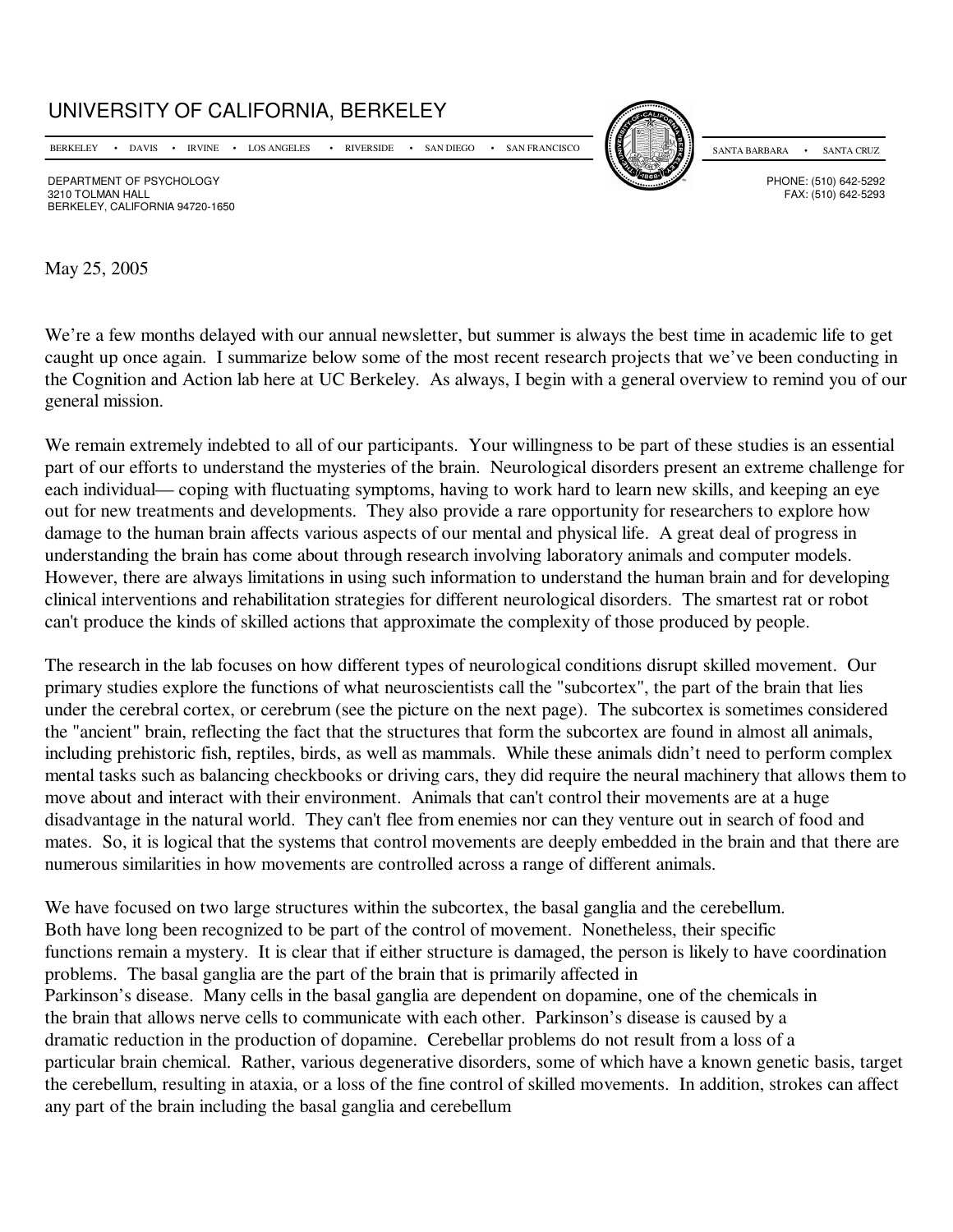

Our recruitment efforts are primarily oriented to enlist participants who have neurological disorders affecting the basal ganglia or cerebellar dysfunction, although we also work with individuals with other neurological problems that might affect the control of movement. We do not focus on specific disorders. Clinical researchers more frequently focus on a specific neurological disorder such as Parkinson's disease or spinocerebellar ataxia. In contrast, our emphasis is on understanding the neural systems required for skilled actions and this has led us to work with individuals with Parkinson's disease, ataxia, or strokes affecting the basal ganglia or cerebellum.

Those of you who have participated in our studies for many years know that we are working on several different projects, which might, at times, seem completely unrelated. Indeed, there are a few different grants supporting the work, each with a distinct theme. Nonetheless, there are a number of central themes that guide our work. As I've already mentioned, we wish to understand how the brain produces skilled movements. Note that I talk about how the "brain" produces these actions. Obviously the muscles are also important; you wouldn't be able to walk or talk or type on a computer if the neural signals were unable to activate the muscles. But, to the surprise of many, much of what determines whether a movement is clumsy or skilled has more to do with the brain than the body. Coordinated actions require that we select the appropriate action once we've recognized the environmental conditions. The expert tennis player can't simply stand fixed on the center of the court and swat the ball as hard as he can. Rather, much of the expertise involves anticipating where the opponent's shot will land, glancing up to see which part of the court is open, and adjusting the stroke to give the ball just the right spin, speed, and direction. The same holds for basketball; the professionals can all make shots from just about anyplace on the court when unguarded in practice. It's the challenge of doing the same thing when there are nine other rather large bodies scattered about the court. In any sport, or in fact, our everyday activities, skilled action requires accurate perception and memory. Thus, our lab doesn't study motor control in isolation, looking at how people activate and control their muscles. Rather, as the name Cognition and Action implies, we study action from a broad perspective, trying to see how skill builds on so many aspects of our mental abilities.

Let me now turn to a brief update of some of the most recent results to emerge from our studies.

We've continued with our studies on the role of the cerebellum in skilled movements and in particular how this structure seems to be essential for movements that require precise timing. Many of you have been tested by Bekki Spencer, and more recently a new member of the lab, John Schlerf, on tasks that require you to produce rhythmic movements. Our recent work has followed up on one intriguing result I reported in last year's letter. Bekki had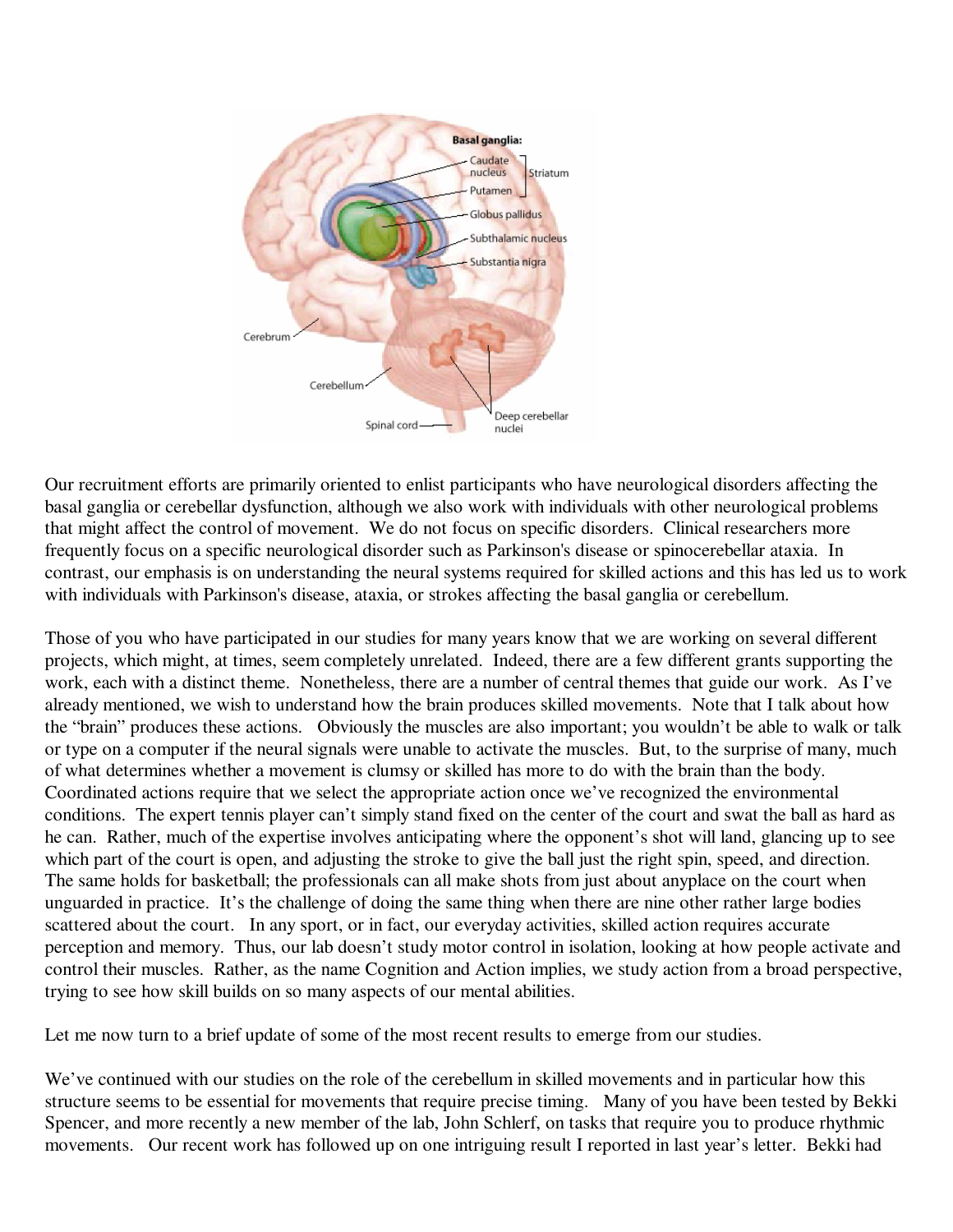found that the timing problem is restricted to only certain types of movements, those in which there are abrupt transitions between different groups of muscles. If the action involves a continuous transition, for example, when drawing continuous circles, people with cerebellar ataxia perform as well as neurologically healthy individuals. We have been looking at why the transitions are so difficult. Is it because the brain must specify the exact timing for when each movement component must start and stop, and the cerebellum is essential for setting these times? Or is it that movement transitions require that the brain rapidly switch from one set of movement commands to another? Our results support the former hypothesis. In one study, we asked people to press and lift a finger. The lifting action was either performed as fast as possible or after a timed interval (for example, a half second). If the problem was in switching muscle commands from those required to press to those required to lift, then people with cerebellar damage should have had the most difficulty in the condition when the two gestures were made as fast as possible. However, the results showed that these individuals had the greatest problem when they had to insert the timed intervals between the two gestures.

We've also been exploring other, more subtle ways in which precise timing may be essential for coordinated movements. Consider actions that require the coordinated activity of the two arms. For example, in keeping with the tennis theme, serving requires using one hand to toss the ball while the other arm rotates the racquet above the head. It isn't sufficient to just do each action correctly on its own; the actions of each arm must be timed just right so that the racquet head meets the ball just as it begins to fall back down due to gravity.

Bimanual coordination is especially challenging given that each half of the body is controlled by only one side of the brain. For the cerebral cortex, the main part of the brain, the control is cross-wired: the right side of the brain controls the left side of the body and the left side of the brain controls the right side of the body. This cross wiring occurs because the nerve fibers connecting the brain to the spinal cord cross over near the base of the brain, at a structure called the "pyramids". Similarly, sensory fibers from the body cross over as they reach the brain resulting in a similar crossed organization. However, the cerebellum is different. For this structure, the nerve fibers cross the midline twice. Thus, each side of the cerebellum controls the same side of the body.

Interestingly, there is no good explanation for why the cerebellum is different. In terms of function, though, the fact that each half of the brain is associated with one half of the body, either opposite side for cortex or same side for cerebellum, raises an interesting question: How do the two halves communicate when an action requires the integrated action of our two hands? We have been doing a lot of work on bimanual coordination over the past few years to explore this problem.

One of our favorite tasks here involves a virtual reality environment in which you can see and feel objects, even though they don't really exist (thus, the term "virtual). Using this system, we've created what we call the "barmaid's challenge". Imagine the barmaid approaches your table with a three large mugs of beer balanced on a tray supported by her open hand. If you reach out to grab one of the beers, the tray becomes unbalanced and she is likely to spill the other beers. However, if she picks up one of the beers with her other hand, the tray remains stable. Somehow she is able to signal the supporting hand that the weight is about to change and make a very rapid adjustment to maintain stability. Jorn Diedrichsen created a version of the barmaid's challenge for our lab. He has now moved on to Johns Hopkins University and the project is being carried forward by Tim Verstynen and Neil Albert.

In our version of the barmaid's challenge, you were asked to lift and support a block with one hand, the postural hand, and then lift it up with the other hand, what we call the acting hand. If your two hands are well-coordinated, the upward force generated by the postural hand would be reduced just before the object is lifted by the acting hand. The virtual reality system allows us to precisely measure how rapidly communication occurs between the two hands. We have found that individuals with cerebellar ataxia are successful in coordinating the actions of the two hands.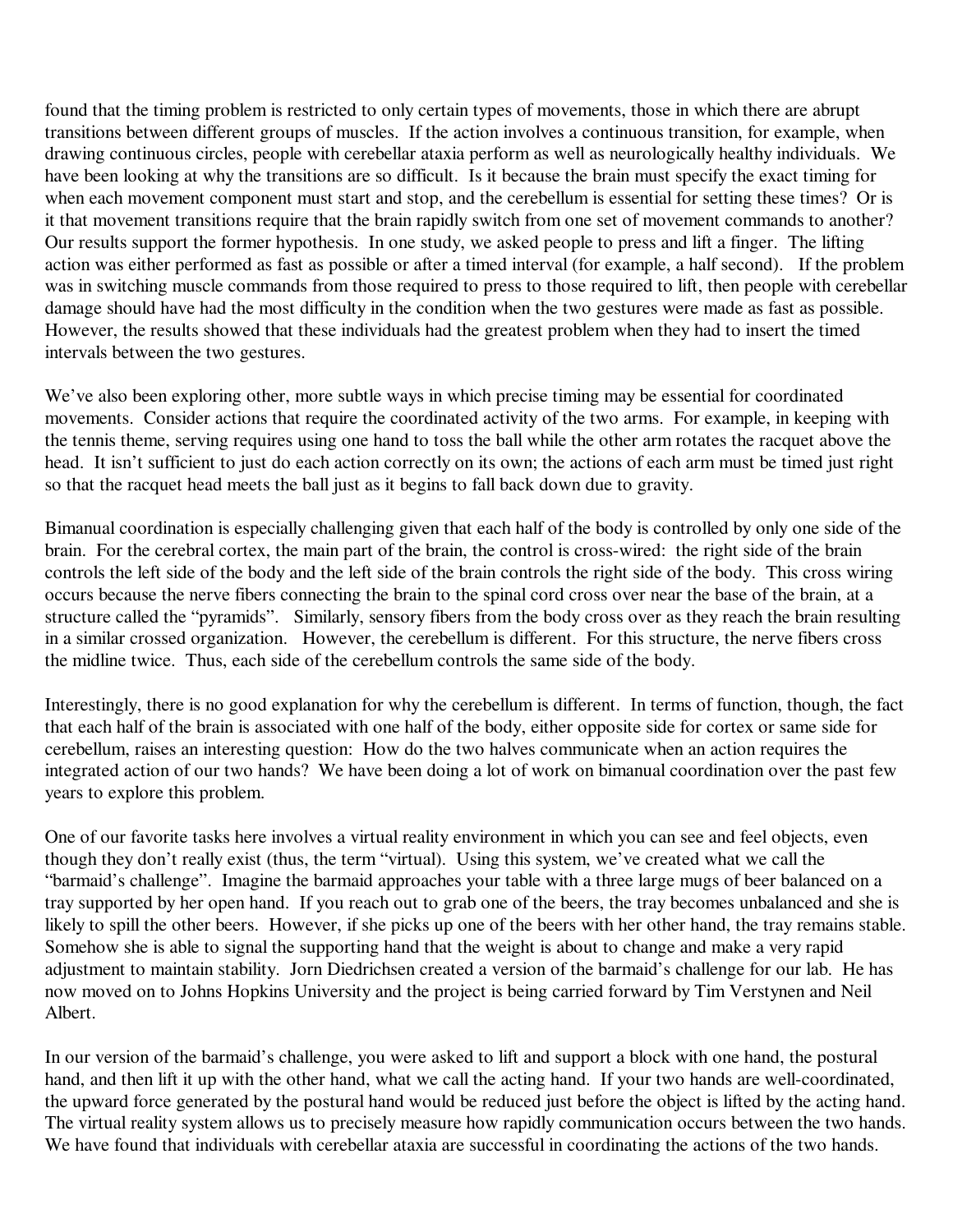However, there remains a timing problem. The change in the upward force does not occur exactly when it should. Interestingly, people with ataxia have developed a safe strategy here. They reduce the upward force generated by the postural hand earlier than people without ataxia. This ensures that the postural hand remains stable once the object is removed. But there is a potential danger: if the force is removed too soon, the object might fall off the hand. We think this task captures an important part of the stability problems that people with ataxia have.

We have recently been testing individuals with Parkinson's disease on the same task. They also have difficulty with this task, but the problem is quite different than that found in individuals with ataxia. People with Parkinson's are unable to anticipate the change in force. They can lift the object with the postural hand and then remove it with the acting hand. But they fail to show normal coordination between the two hands: when the acting hand lifts the object, the postural hand is deflected upward because the upward force is now terminated. At present, we are examining different ways to account for this problem. One idea is that the failure to reduce the upward force is another manifestation of the difficulty people with Parkinson's disease have in initiating movements, although here the movement is more a postural, unconscious change. Another idea is that the basal ganglia may be essential for these kinds of automatic, unconscious movements, similar to the way this structure has been associated with habitual, over learned movements. The basal ganglia changes that are associated with Parkinson's disease may lead to a loss of these habitual movements.

The barmaid's task requires that each hand be able to anticipate the action of the other hand. Anticipation is an important part of all movement; in the tennis example, we have to anticipate how the ball will bounce in order to position ourselves to strike it appropriately. In fact, making accurate predictions is an important part of much of our thinking. The tennis pro doesn't just anticipate the consequences of her own actions. She must also anticipate the actions of her opponent.

We've been doing various types of studies in the lab looking at how people generate predictions in order to either improve movements or learning in general. Some of you have worked with Shawn Ell and Roshan Cools on their studies on cognitive learning. Since that work is on-going, I'm going to hold off going into details here. Another study of prediction and learning has been conducted by Joel Mainland, a graduate student interested in the sense of smell, or what is called, olfaction. While we tend to pay very little attention to smell, it is an ancient system, perhaps the oldest of all our senses. Olfaction also provides another beautiful example of the linkage between perception and action. Brain imaging studies have shown that both the cerebellum and basal ganglia become active when people are smelling different odors. Joel's studies seek to understand what these structures are doing. As a starting point, he has been looking at whether the sense of smell is affected in people with ataxia or Parkinson's disease. It turns out that it is. People with Parkinson's disease can have a fairly severe loss of smell whereas people with ataxia tend to have a moderate loss of smell. Interestingly, for the latter group, the problem may be limited to a single nostril! We expect to begin testing individuals with focal lesions of the basal ganglia (due to stroke) soon on similar task to see if their problem is also limited to one nostril.

Smell is somewhat unique in that we can control the strength of an odor. We do this by adjusting the intensity of our sniffing. If a smell is rather subtle, we take a strong sniff. If the smell is strong, we take a weak sniff. These adjustments are constantly occurring at an automatic level. When you walk into a room that has just been scrubbed with ammonia, you very quickly reduce your sniff intensity to reduce the unpleasantness of the odor. Joel's work has been looking at this link between action and perception. In his first study on this problem, he discovered that people with cerebellar ataxia have difficulty making these adjustments. This seemed to fit with some new ideas about the cerebellum and how it provides an interface between perception and movement. However, this conclusion must be qualified because it turns out that the adjustment process becomes quite weak with age independent of whether or not there is a neurological problem. As we get older, the ability to modulate the intensity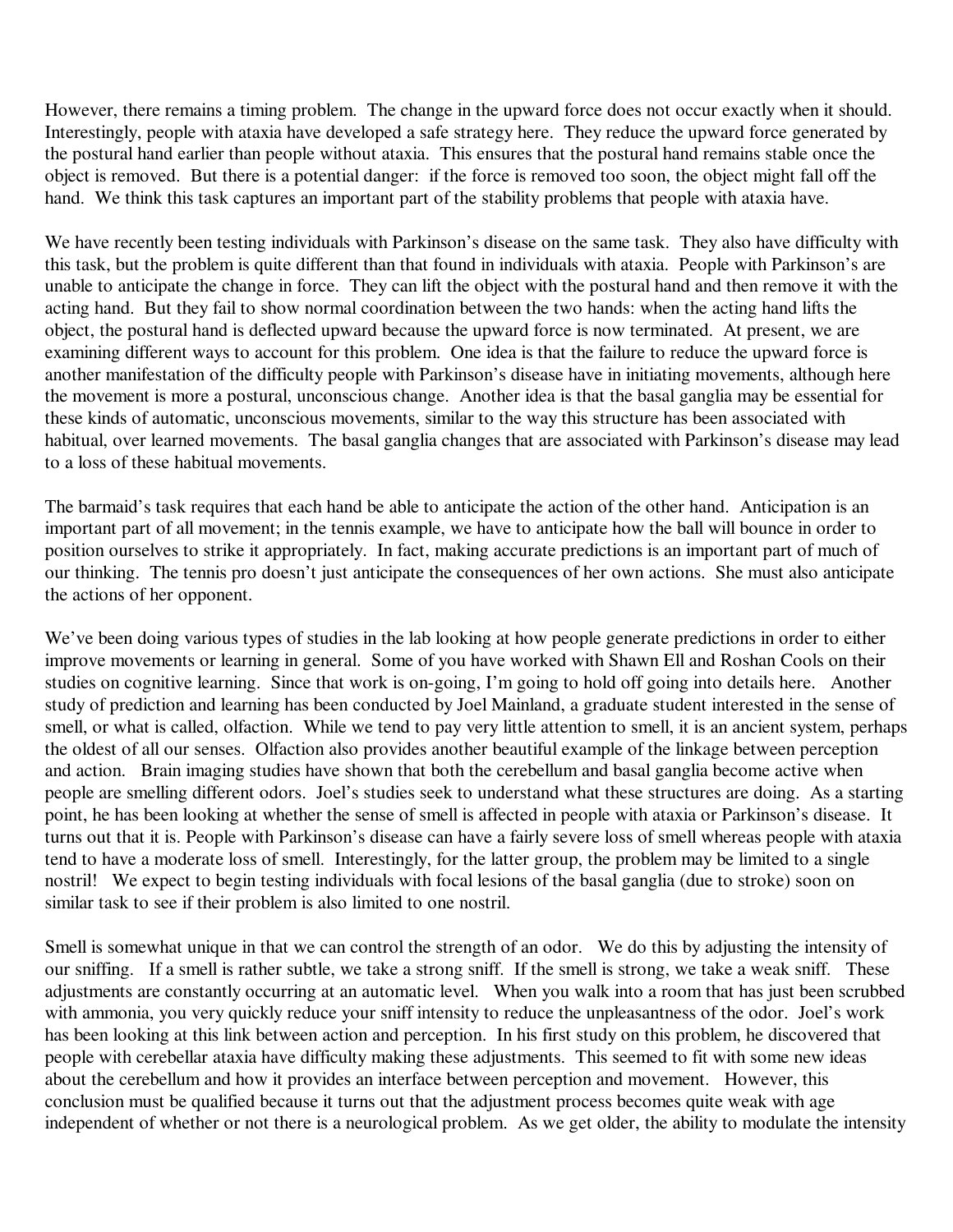of a sniff to control smell becomes weaker. Future studies here will ask whether the aging effect is related to changes in the cerebellum or basal ganglia.

I hope this newsletter is useful in providing you with an overview of the general questions addressed by our research program and also some details about the specific studies you may have participated in over the past year. I, or any of the members of the lab, are always happy to answer any questions or provide additional information. All of our results are reported in scientific journals and I've listed below a few of the ones from this past year. These reports are available for free from our website (and if you don't like to use the WEB or download files, we are happy to send you copies). I will warn you that the reports are written at a technical level and don't make for the most exciting reading to someone outside the fields of neuroscience and neurology. I have also listed two websites that have provided press reports on our work this past year.

Let me close by thanking you once again for your time and energy. We are extremely grateful for your participation and look forward to continue to work with you in the coming year. While we know that the work doesn't really offer any medical benefits to you, we hope that there is a personal satisfaction from knowing that your participation contributes to scientific progress.

Finally, it is with some sadness that we say goodbye to Natalie Marchant. I know that all of you have enjoyed having Natalie around as much as I have. Alas, she is off to graduate school in England. Andrea Weinstein will be taking over and I expect you will be hearing from her over the coming months.

Best wishes,

Richard Ivry Professor Director, Institute of Cognitive and Brain Sciences

p.s. We are always looking for new participants, including individuals who have not had any neurological problems. These individuals can serve as "controls" to compare with the performance of our participants who have had neurological problems. Please pass on my contact information or card to anyone who might be interested.